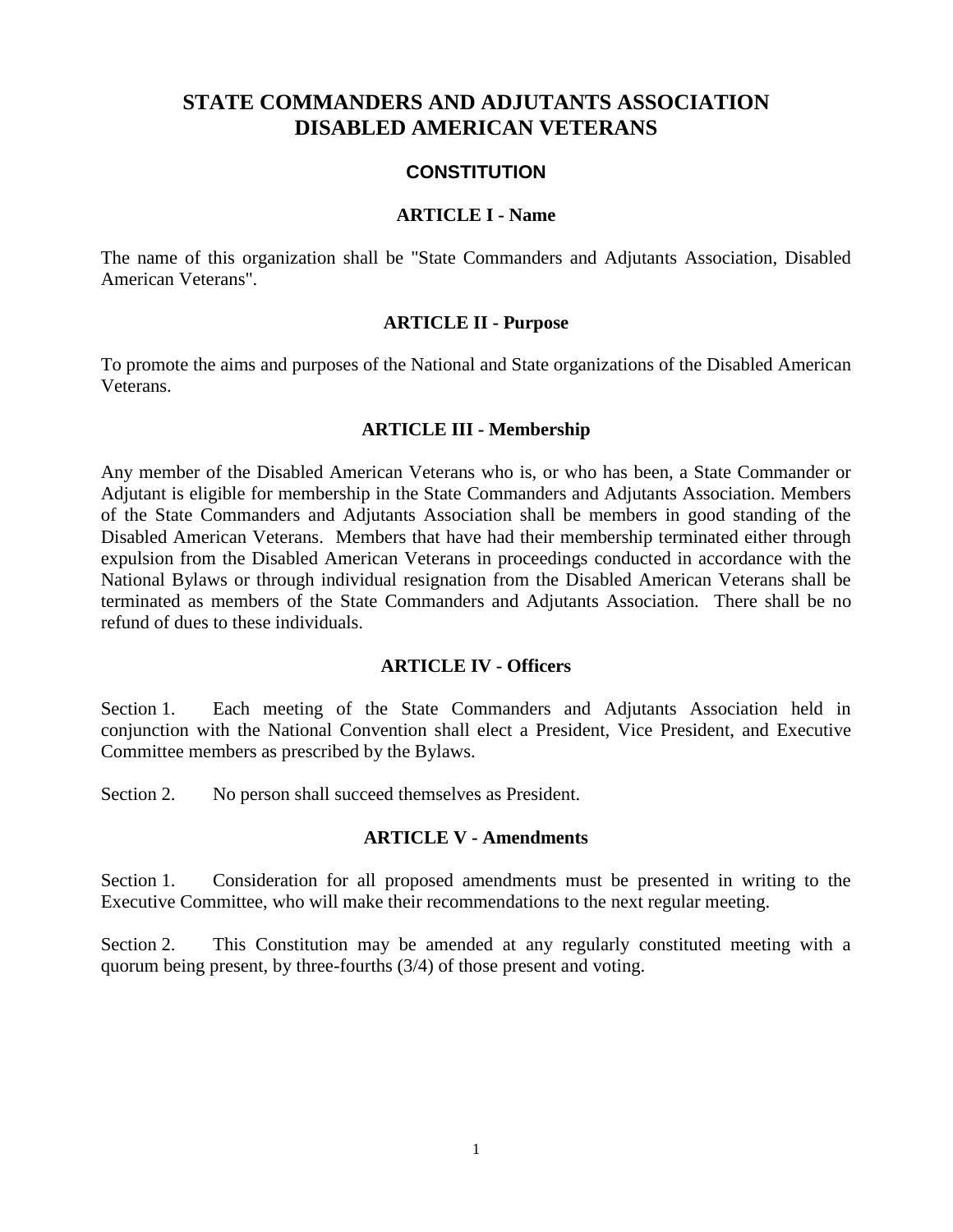## **BYLAWS**

## **ARTICLE I - Appointments**

The President shall appoint a Secretary-Treasurer, Judge Advocate, Chaplain, Officer-of-the Day, Sergeant-at-Arms, and such other officers and committees as deemed necessary, subject to the approval of the Association body.

# **ARTICLE II - Executive Committee**

Section 1. The Executive Committee shall be composed of the President, Vice President, Immediate Past President, and six elected Executive Committee members whose terms shall be for one year. No more than one elected executive committee member shall be from the same State Department unless no other individuals from other states are seeking election. The Secretary-Treasurer shall serve as an ex-officio member without voting rights.

Section 2. The President shall be the presiding officer of the Executive Committee. If the President is unable to be present, the Vice President shall be the presiding officer.

Section 3. The Executive Committee shall be the recommending body of the association.

## **ARTICLE III - Vacancies**

In the event of a vacancy in the Office of President, for any reason, the Vice President shall assume the duties of President. A special election shall be held at the next regularly scheduled meeting (other than the National Convention meeting) to elect a new Vice President.

# **ARTICLE IV - Legislation**

The supreme legislative power of this organization shall be vested in the Association meetings, which shall be composed of the Association Officers and members.

# **ARTICLE V - Meetings**

Section 1. The Association shall meet semi-annually.

Section 2. A meeting shall be held in conjunction with the National Convention of the Disabled American Veterans. A second meeting shall be held in conjunction with the Disabled American Veterans Mid-Winter Conference.

Section 3. Special meetings may be called at the discretion of the President by action of the Association at a prior meeting or by written request from members of the Association representing fifteen (15) States and three (3) elected officers.

Section 4. The Association Secretary shall notify each member of the time and place of the next meeting at least thirty (30) days in advance of each meeting. Posting this information on the C&A website shall satisfy this requirement.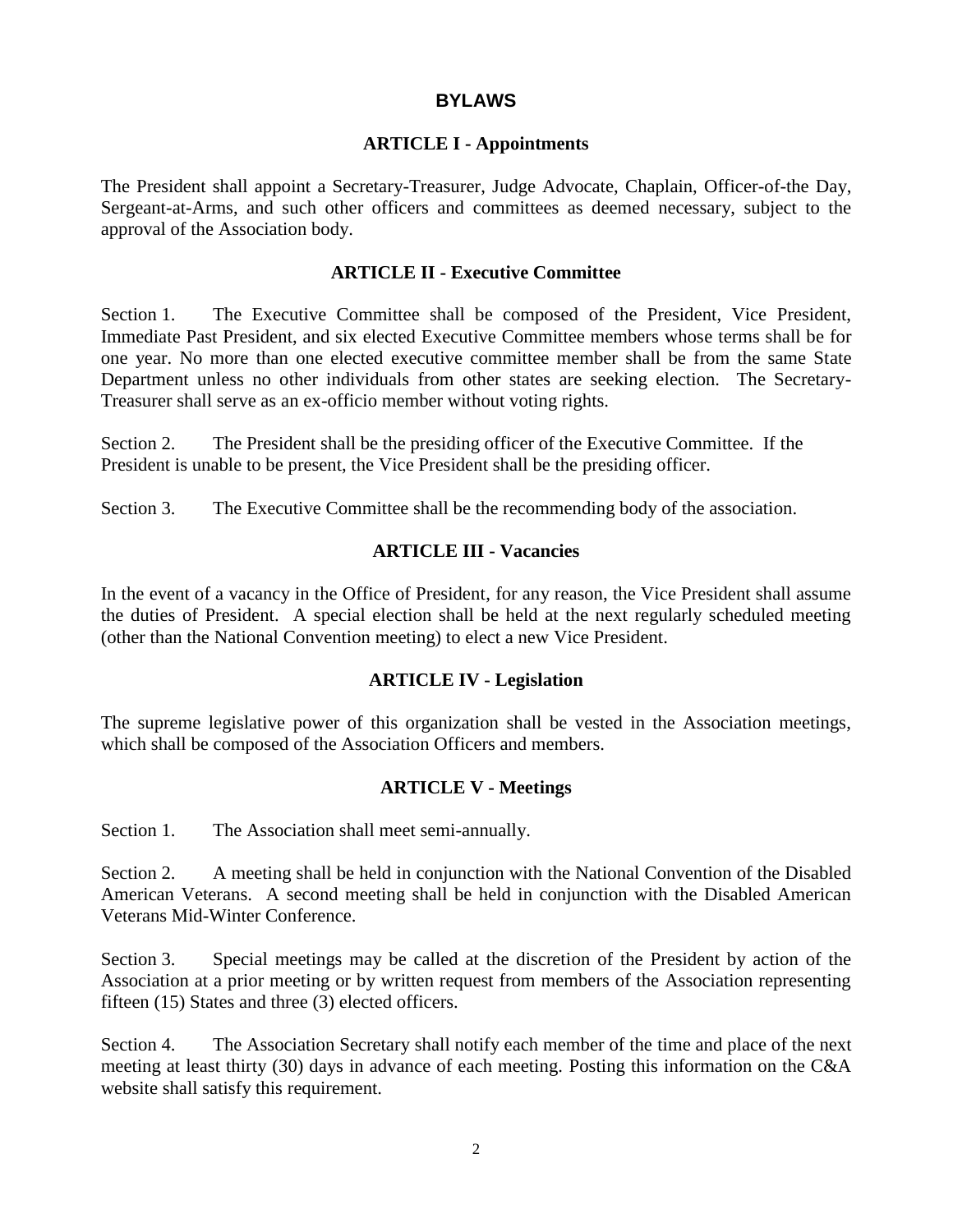Section 5. A quorum for an Association meeting shall be members representing twenty-six (26) States and three (3) elected officers.

Section 6. The President shall preside over all meetings and in his absence the Vice President shall preside. In the absence of the Vice President, a chairperson shall be elected from the members present.

Section 7. Every member of the Association is entitled to one (1) vote.

Section 8. Any member of the Disabled American Veterans, not a member of the Association, shall be allowed to attend the Association meetings, without voice or vote. Permission to speak may be granted to non-members or visitors by the President, with the consent of the members present.

Section 9. All meetings of the Association shall be conducted under Robert's Rules of Order, newly revised, unless provided for in these Bylaws.

# **ARTICLE VI - Elections**

Section 1. Annually the State Commanders and Adjutants Association shall elect a President and Vice President. Six Executive Committee members shall be elected to one-year terms.

Section 2. The President shall appoint a Nominating Committee at the Annual Meeting to evaluate candidates for all elected offices and recommend a slate of officers to the membership. The Nominating Committee shall be comprised of not less than 5 members one of whom shall be the Immediate Past President of the Association.

Section 3. Nominations may also be received from the floor.

# **ARTICLE VII - Finances**

Section 1. The financial and membership year shall begin on July 1st and end on June 30th of the following year.

Section 2. The dues of this Association shall be as determined by the Executive Committee and ratified by the membership. All dues are for Life Membership; there are no Annual memberships issued by the Association. The Secretary-Treasurer shall issue a suitable Life Membership card and a name badge to each new member.

Section 3. There shall be a minimum registration fee of one dollar (\$1.00) per member at all meetings.

Section 4. All funds shall be deposited in a checking account with a recognized banking institution and withdrawals by check which shall bear one (1) signature, the President or Vice President or Secretary-Treasurer. A change of designated banking institution(s) shall be approved by the Executive Committee